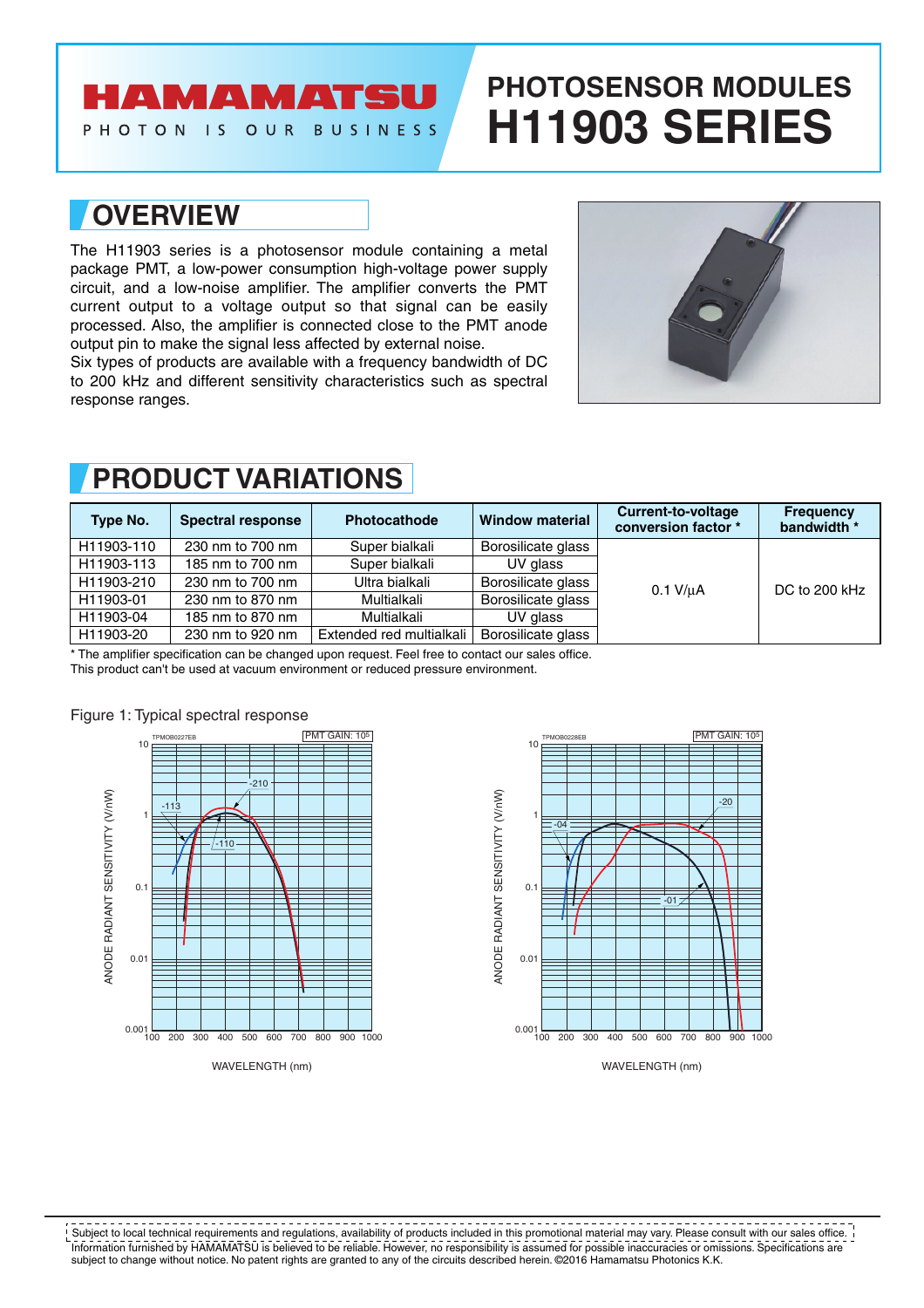## **PHOTOSENSOR MODULES H11903 SERIES**

#### Figure 2: Schematic diagram



### **SPECIFICATIONS**

|                                              | UL LUILIUALIUITU                     |                                               |                                      |                     |                          |                     | (at $+25$ °C) |
|----------------------------------------------|--------------------------------------|-----------------------------------------------|--------------------------------------|---------------------|--------------------------|---------------------|---------------|
|                                              | <b>Parameter</b>                     |                                               | $-110, -113$                         | $-210$              | $-01, -04$               | $-20$               | <b>Unit</b>   |
| Input voltage                                |                                      |                                               | $±11.5$ to $±15.5$                   |                     |                          |                     |               |
| Max. input voltage                           |                                      |                                               | ±18                                  |                     |                          |                     |               |
|                                              | Max. input current *1                |                                               | $+20/ -8$                            |                     |                          |                     |               |
|                                              | Max. output signal voltage *2        |                                               | +10 (Load resistance 10 k $\Omega$ ) |                     |                          |                     |               |
| Max. control voltage                         |                                      | +1.1 (Input impedance 30 k $\Omega$ )         |                                      |                     |                          |                     |               |
| Recommended control voltage adjustment range |                                      | +0.5 to +1.1 (Input impedance 30 k $\Omega$ ) |                                      |                     |                          |                     |               |
| Effective area                               |                                      | φ8                                            |                                      |                     |                          |                     |               |
|                                              | Peak sensitivity wavelength          |                                               | 400                                  | 400                 | 400                      | 630                 | nm            |
|                                              | Luminous sensitivity                 | Min.                                          | 80                                   | 100                 | 100                      | 350                 | $\mu$ A/lm    |
|                                              |                                      | Typ.                                          | 105                                  | 135                 | 200                      | 500                 |               |
| Cathode                                      | Blue sensitivity index (CS 5-58)     | Typ.                                          | 13.5                                 | 15.5                | $\overline{\phantom{0}}$ |                     |               |
|                                              | Red / White ratio                    | Typ.                                          |                                      |                     | 0.2                      | 0.45                |               |
|                                              | Radiant sensitivity *3               | Typ.                                          | 110                                  | 130                 | 77                       | 78                  | mA/W          |
|                                              | Luminous sensitivity *4              | Min.                                          | $8.0 \times 10^6$                    | $1.0 \times 10^{7}$ | $1.0 \times 10^{7}$      | $3.5 \times 10^7$   | V/Im          |
|                                              |                                      | Typ.                                          | $2.1 \times 10^7$                    | $2.7 \times 10^{7}$ | $4.0 \times 10^{7}$      | $1.0 \times 10^{8}$ |               |
| Anode                                        | Radiant sensitivity *3 *4            | Typ.                                          | 22                                   | 26                  | 15                       | 15                  | V/nW          |
|                                              | Voltage output depending             | Typ.                                          | 0.1                                  | 0.1                 | 0.1                      | 1                   | mV            |
|                                              | on PMT dark current *4 *5            | Max.                                          | 1                                    | 1                   | 1                        | 10                  |               |
|                                              | Frequency bandwidth (-3 dB)          |                                               | DC to 200 kHz                        |                     |                          |                     |               |
|                                              | Current-to-voltage conversion factor |                                               | 0.1                                  |                     |                          |                     |               |
| Output offset voltage<br>Typ.                |                                      | ±1                                            |                                      |                     |                          |                     |               |
| Ripple noise $*4 *6$ (peak to peak)<br>Max.  |                                      | 1.0                                           |                                      |                     |                          |                     |               |
| Settling time *7<br>Max.                     |                                      | 0.2                                           |                                      |                     |                          |                     |               |
| Operating ambient temperature *8             |                                      | $+5$ to $+50$                                 |                                      |                     |                          |                     |               |
| Storage temperature *8                       |                                      |                                               | $-20$ to $+50$                       |                     |                          |                     |               |
| Weight<br>Typ.                               |                                      | 90                                            |                                      |                     |                          |                     |               |

TPMOC0270EA

\*1: At ±15 V input voltage, +1.0 V control voltage, and output current equal to dark current

\*2: At ±15 V input voltage

\*3: Measured at the peak sensitivity wavelength

 $*4$ : Control voltage =  $+1.0$  V

\*5: After 30 minutes storage in darkness. The actual output value in darkness is the sum of dark current and offset voltage.

\*6: Cable RG-174/U, Cable length 450 mm, Load resistance = 1 MΩ, Load capacitance = 22 pF

\*7: The time required for the output to reach a stable level following a change in the control voltage from +1.0 V to +0.5 V.

\*8: No condensation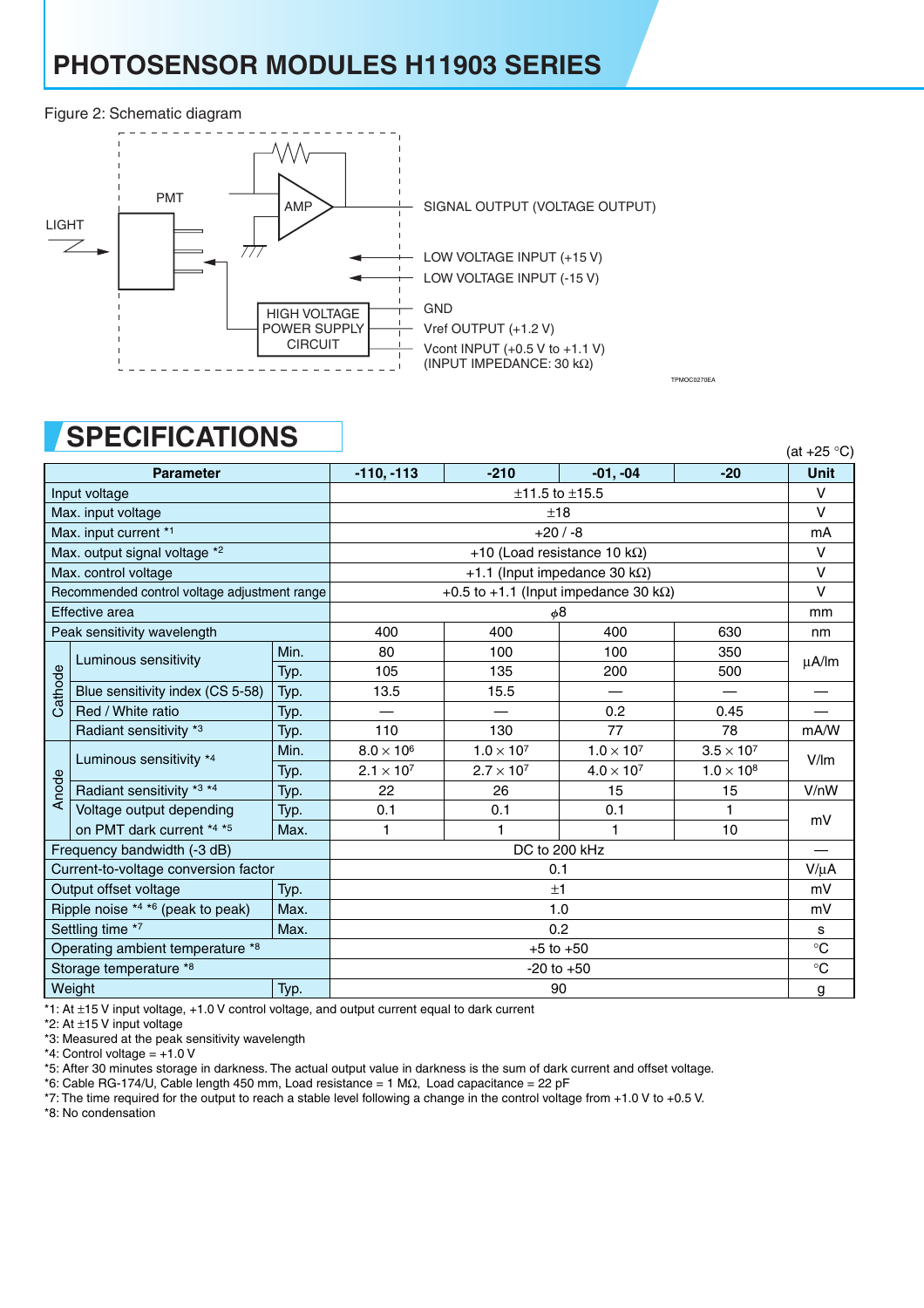

#### Figure 3: Sensitivity adjustment method



TPMOC0245EA

### Figure 4: Typical gain





#### Figure 6: Typical ripple noise

2 (µs/div.)

Figure 5: Typical frequency response







2 (µs/div.)